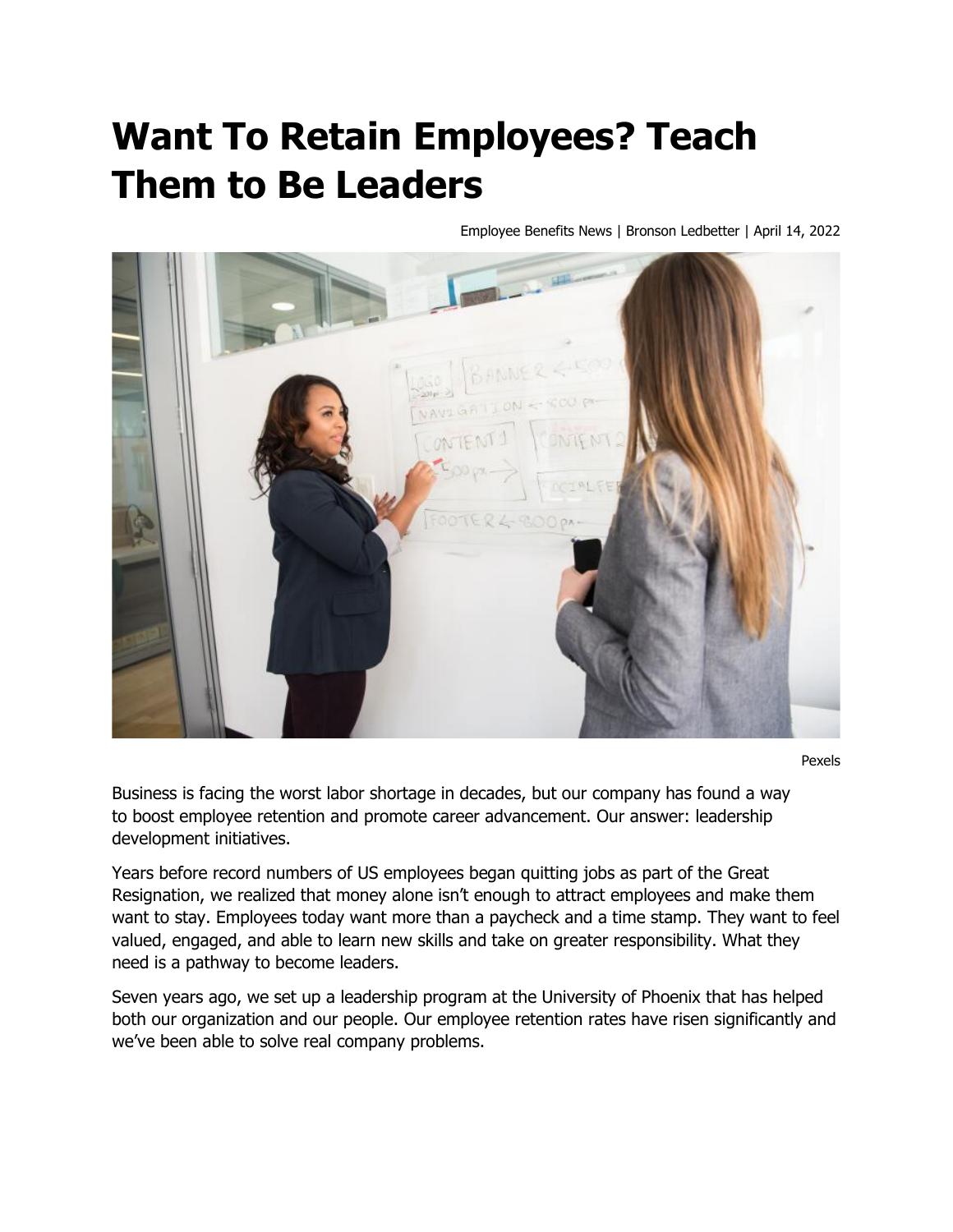Our leadership initiative programs run for four to six months and bring together 30 to 60 participants. Meetings are twice a week with homework assignments in between. It demands a significant investment of time, both by the participants and by college leaders, who are expected to dive deeply into the program to share their knowledge and experience.

Each program is different, but the core goal is always teaching the skills of problem solving, influencing and connecting with people. Learning networking skills and the ability to present to the C-suite are built into the course.

Key to the course's success is its bottom-up nature. Rather than leaders passing down instructions, the participants are required to identify real problems at the university and present solutions at the end of the course. Graduates are asked to become mentors in the next course. Each course ends with a graduation ceremony where one project is selected and given the funding and leadership support to put it into practice.

One team, for example, identified excess paperwork as a problem in our financial aid application process. The leadership trainees came up with a digital process, including workflow triggers on phones, that resulted in a drastic cut in paper use and faster processing of aid applications.

These successes highlight a key benefit of harnessing the internal knowledge of leadership candidates. Because their everyday work brings them closer to real-world problems, employees are often in the best position to come up with effective solutions. We could have hired an expensive consultancy firm to address the paperwork issue, but third-party firms lack the intimate understanding of an organization that often leads to better, more practical solutions.

Other corporations have had success hiring third-party providers to run leadership training, but our experience is that the overall organization and structure of the course is best done inhouse.

Not everyone going through the program ends up moving into a formal leadership role. We find, though, that many of these informal leaders become mentors to their peers. Leading from within becomes inherent in our company culture.

This program also demonstrates that every employee can make a difference, regardless of level or position. Everyone has a voice and has the responsibility to identify areas of opportunity and enact change.

So has it been successful? More than 200 people have gone through the program and 90% are still with the university. More than 20% of those who participated got a promotion or took on a new leadership role.

Many employers might hesitate at the three to five hours per week that we give course participants away from their regular work. But we have found it's a smart investment employees usually increase productivity and complete job tasks just as well, if not better, during training programs.